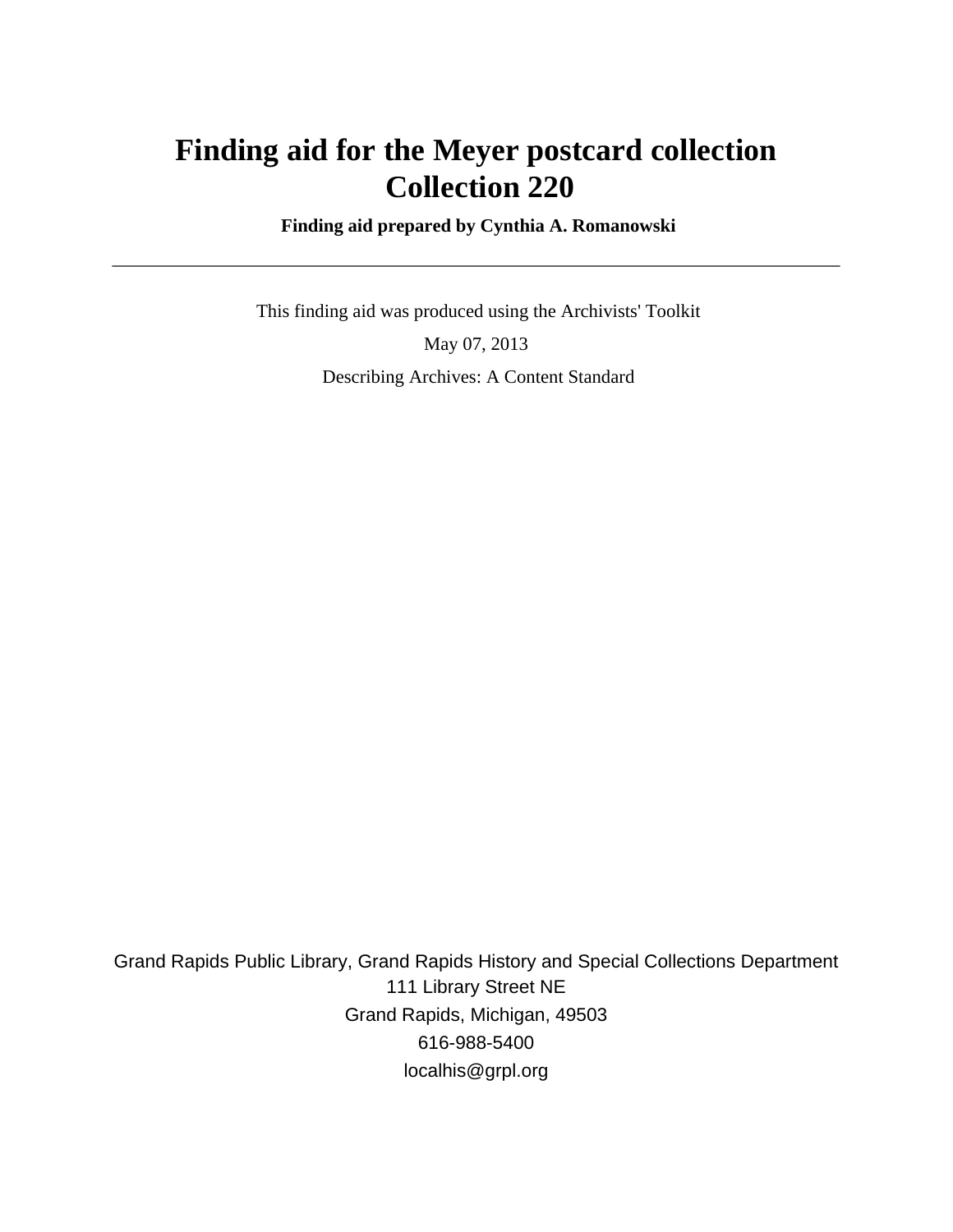# **Table of Contents**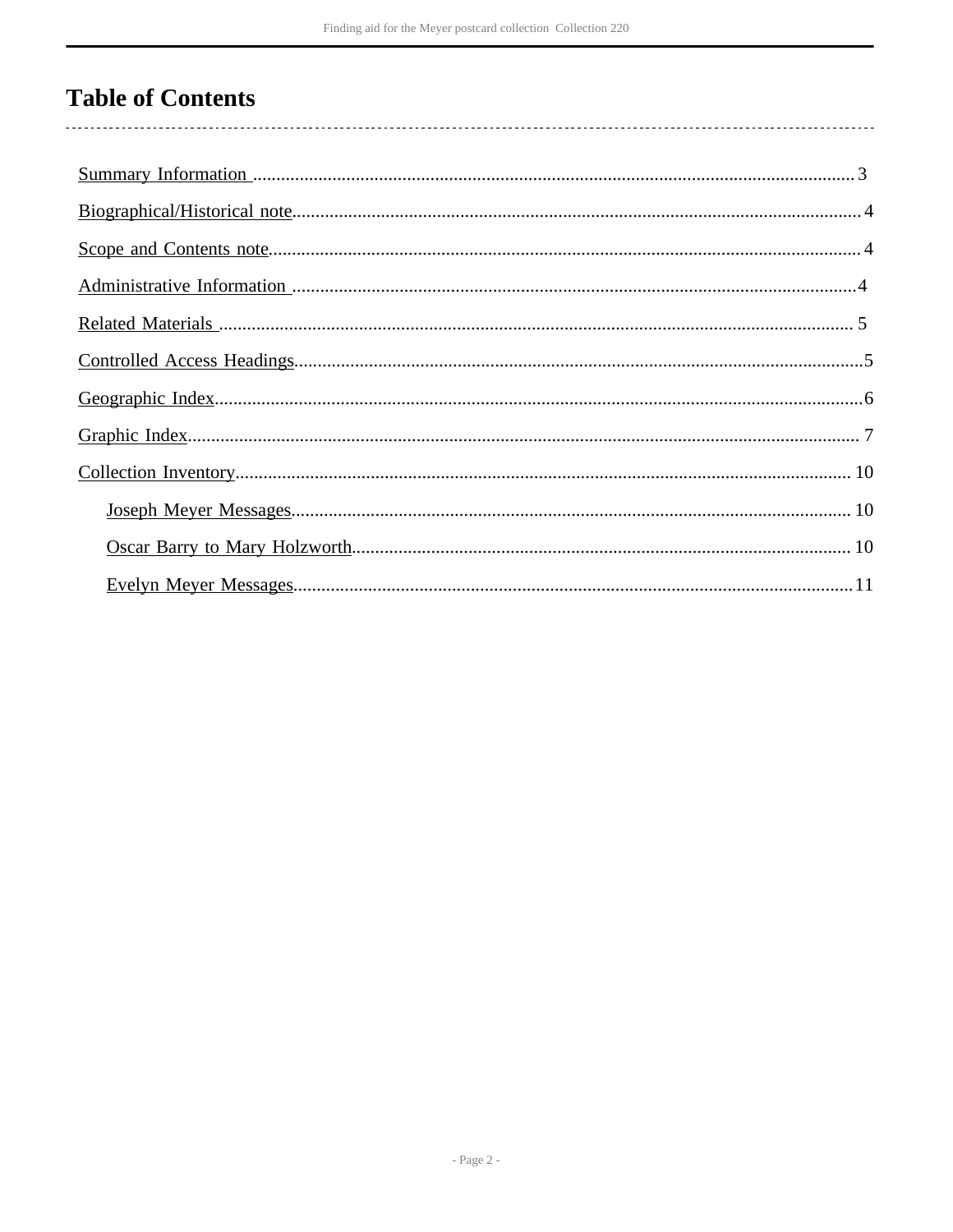# <span id="page-2-0"></span>**Summary Information**

| <b>Repository</b> | Grand Rapids Public Library, Grand Rapids History and Special<br><b>Collections Department</b>                                                                                                                                                                                                                                                                                                                                           |
|-------------------|------------------------------------------------------------------------------------------------------------------------------------------------------------------------------------------------------------------------------------------------------------------------------------------------------------------------------------------------------------------------------------------------------------------------------------------|
| <b>Creator</b>    | Meyer, Evelyn B.                                                                                                                                                                                                                                                                                                                                                                                                                         |
| <b>Title</b>      | Meyer postcard collection                                                                                                                                                                                                                                                                                                                                                                                                                |
| Date [bulk]       | Bulk, 1908-1912                                                                                                                                                                                                                                                                                                                                                                                                                          |
| Date [inclusive]  | 1908-1968                                                                                                                                                                                                                                                                                                                                                                                                                                |
| <b>Extent</b>     | 0.21 Linear feet One box                                                                                                                                                                                                                                                                                                                                                                                                                 |
| Language          | English                                                                                                                                                                                                                                                                                                                                                                                                                                  |
| <b>Abstract</b>   | The Meyer postcard collection contains 72 postcards belonging to Evelyn<br>B. and Joseph Meyer. The Meyers resided in Grand Rapids, Michigan.<br>The postcards were exchanged between the Meyers and their family and<br>friends. The correspondence provides insight into a circle of acquaintances<br>and into communications in the early 1900s. The postcards also provide<br>access to early 20th century images and illustrations. |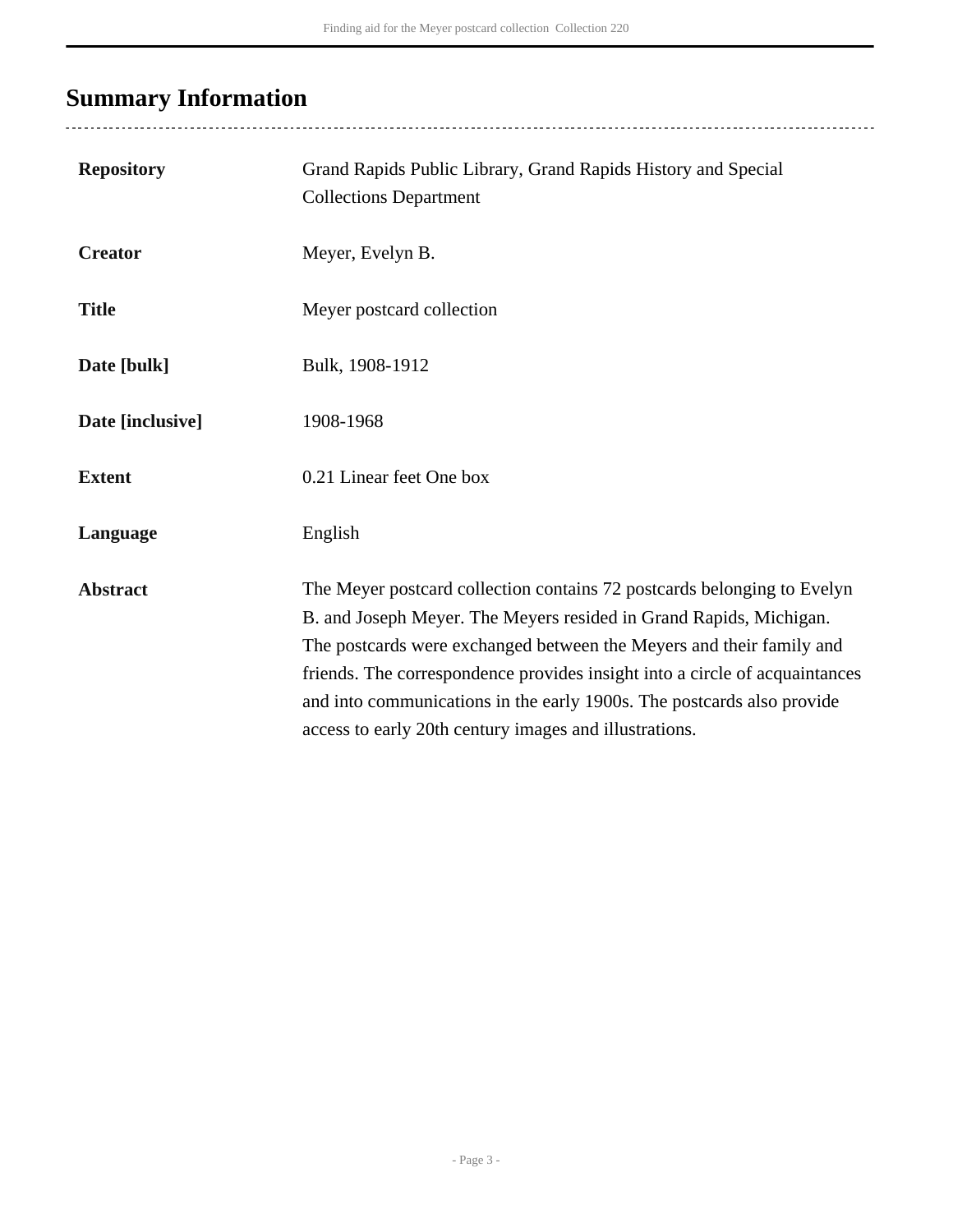## <span id="page-3-0"></span>**Biographical/Historical note**

Little is known about Joseph or Evelyn Meyer. Joseph lived in Grand Rapids on Major Court. At one point, he worked at the Grand Rapids Notion and Crockery Company on Ionia Street, possibly as a salesman. He had a sister named Lena who lived in Colorado with her family. Evelyn was the wife of Joseph. Her mother and father were Mary Holzworth Berry and Oscar Berry. They lived on Godfrey Avenue SW.

### <span id="page-3-1"></span>**Scope and Contents note**

There are many other archival collections in the GRPL Archives which contain postcards. These provide a graphic history of Grand Rapids, and sometimes provide other insights to the lives of individuals through the notes on the cards.

This small collection of postcards has been organized first by the names of those corresponding, rather than the graphics, though a graphic index has been provided to access the images. The index includes broad subject terms and descriptions from the scenic views, as well as a geographic index to the real scenes.

About half of the postcards are views of Michigan sites, with four cards for out of state sites. Only a few cards are of Grand Rapids, with Kalkaska being the community represented by the most number of view cards. The Kalkaska cards include images of three different fires in that community, with one as late as 1940.

Graphically, two primary types of images are found:

A. Views, including many real photo views, of various locations in Michigan. B. Graphics, including floral, holiday theme or comic card.

Some of the graphic cards have signed illustrations, though these are often comic themes, rather than an artistic view. Perhaps most interesting among the graphic cards are the five cards from Oscar Berry to Mary Holzworth. One card has a three dimensional nature, and all have a tactile feature, using a velvet or other raised surface material in the physical creation of the card.

## <span id="page-3-2"></span>**Administrative Information**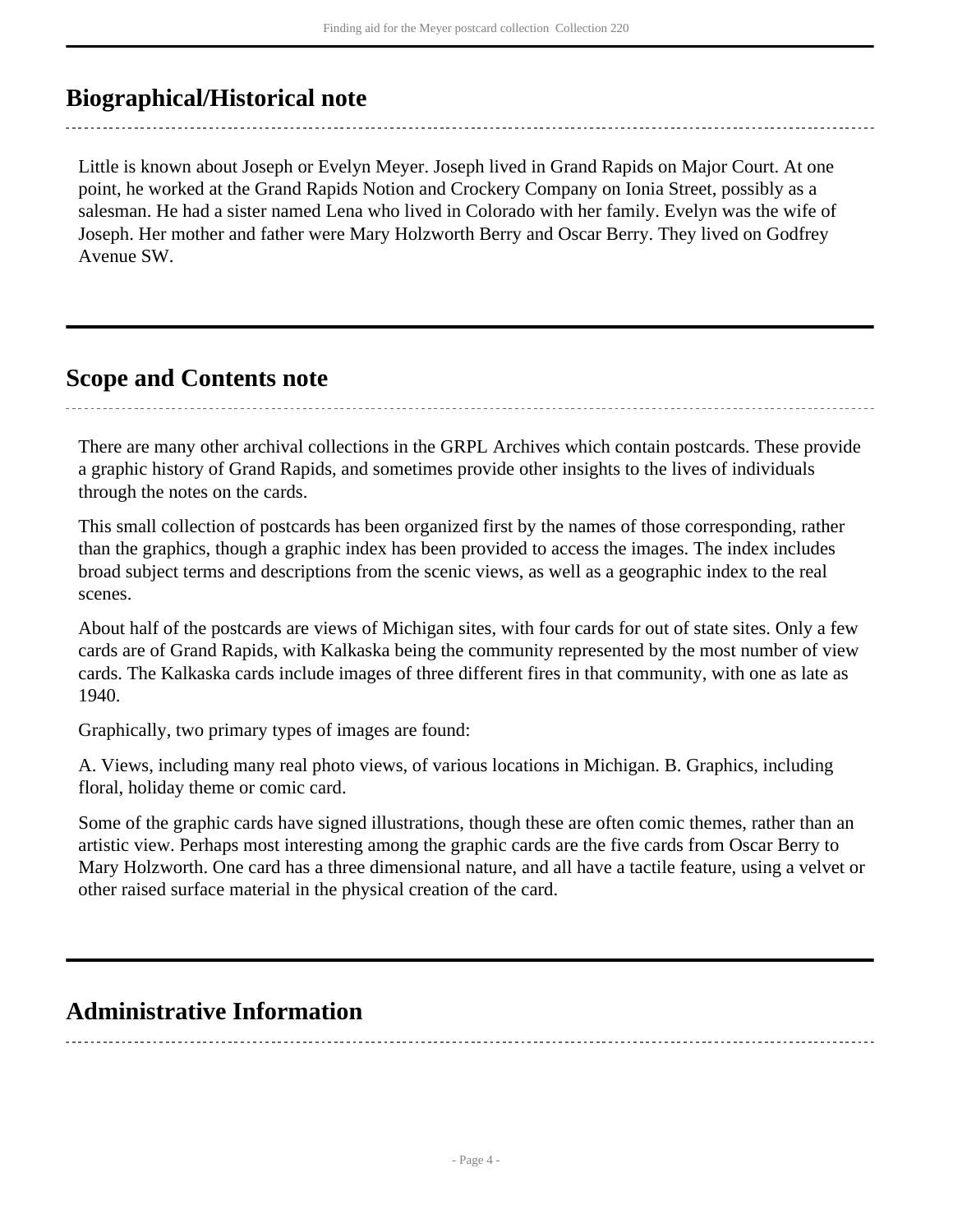#### **Publication Information**

Grand Rapids Public Library, Grand Rapids History and Special Collections Department

#### **Immediate Source of Acquisition note**

The Estate of Evelyn B. Meyer, accession number 1992.003

### <span id="page-4-0"></span>**Related Materials**

#### **Related Archival Materials note**

Coll. 077, Dautrich Postcards.

Coll. 078, GRPL Postcard Collection. This is the primary collection to which miscellaneous small accessions of postcards are added.

Coll. 089, Swanlund Collection.

See also Coll. 313 for the Christian Meyer Postcard Coll.

Other archival collections contain small selections of postcards, or contain postcards of foreign localities. These may be travel cards in family collections, or images from Grand Rapids soldiers collected during their war service experiences.

### <span id="page-4-1"></span>**Controlled Access Headings**

**Genre(s)**

- letters (correspondence)
- postcards

#### **Geographic Name(s)**

• Grand Rapids (Mich.) -- History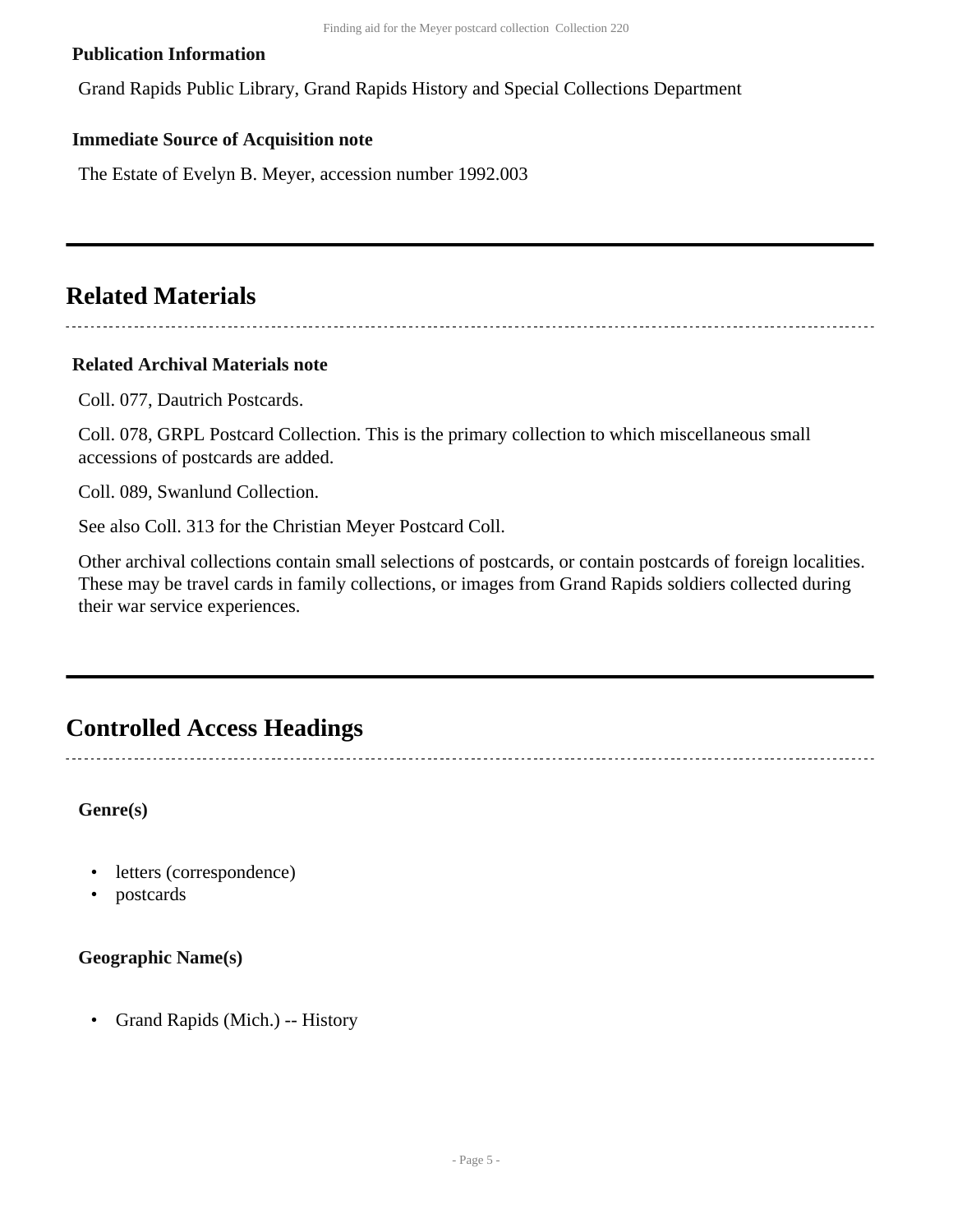#### **Personal Name(s)**

- Meyer, Evelyn B.
- Meyer, Joseph

#### **Subject(s)**

• Postcards -- Michigan

### <span id="page-5-0"></span>**Geographic Index**

Borculo, Mi.(Ottawa Co.)- Box 1, folder 1 Bravo, Mi. - Box 1, folder 1 (2) Burnips, MI- box 1, folder 1(3) Cheboygan County, Mi. - Box 1, folder 11 Duluth, Minn. Box 1, folder 3 Dutton, Mi.- Box 1, folder 1 (See Bridge St. Ferry card) Fennville, MI- box 1, folder 1(2) Flint, MI- Box 1, folder 2 Genesco, Il. - Box 1, folder 8 Grand Rapids, Mi. -Box 1, Folder 1 (See Bridge St. Ferry card) ; Box 1, folder 2; Box 1, folder 5; Box 1, folder 7 Hamilton, MI- box 1, folder 1 Holland, Mi. - Box 1, folder 8 Kalamazoo, Mi. - Box 1, folder 1(2) Kalkaska, MI- Box 1, folder 2 (4) ; Box 1, folder 3 (3 cards, 2 images, i.e. Same image sent twice) Macatawa Park, Mi. - Box 1, folder 6 Mackinac Island, Mi. - Box 1, folder 2(2)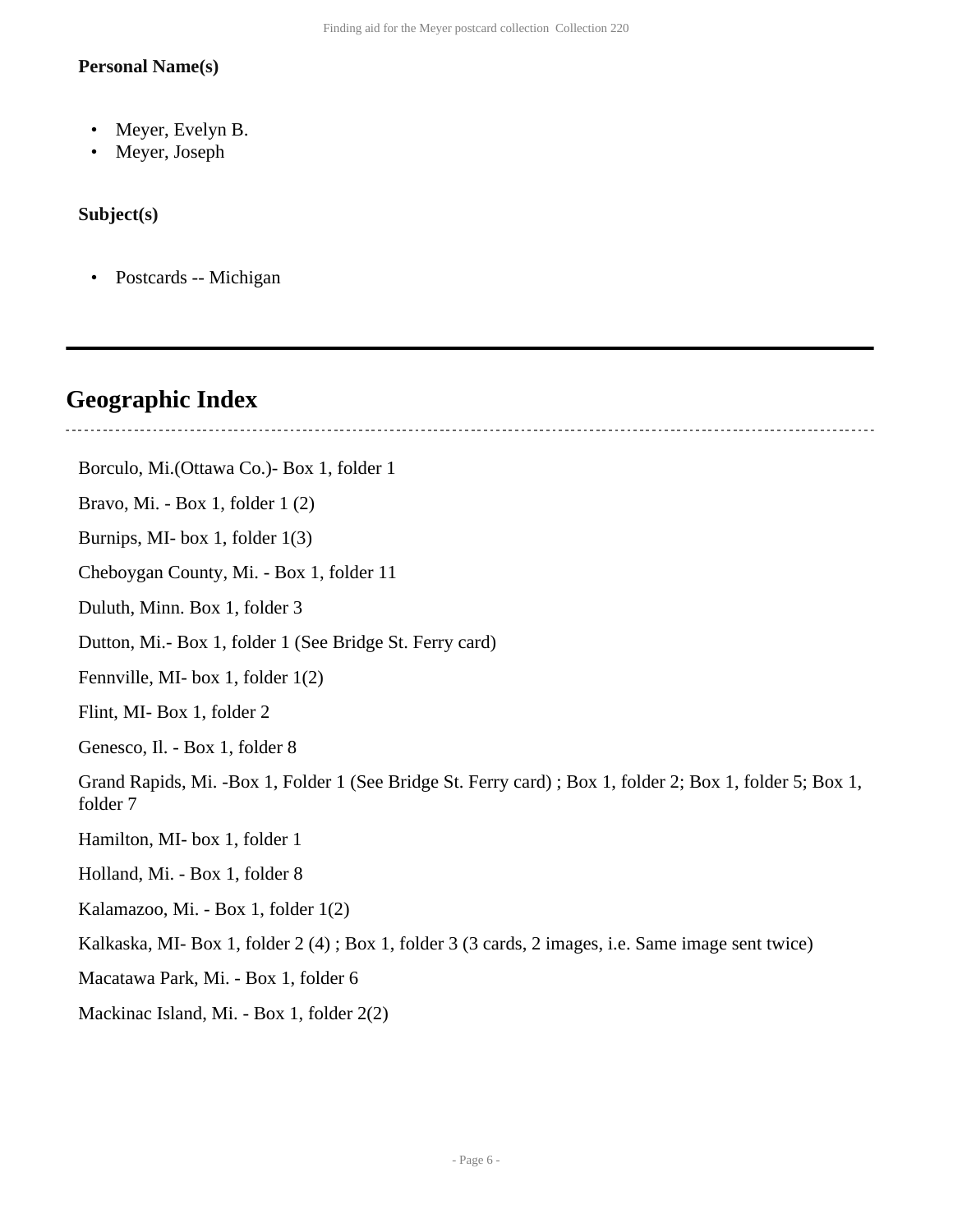Muskegon, Mi. - Box 1, folder 8 New Richmond, MI- Shady Drive, box 1, folder 1 Niagara Falls, N.Y. - Box 1, folder 2(2) Onaway, MI- Box 1, folder 11 Pullman, Mi. - Box 1, folder 1 Saugatuck, Mi. - Box 1, folder 1 Spring Lake, MI- box 1, folder 8 St. Ignace,Mi. - Box 1, folder 10 Sunfield, MI- box 1, folder 1 Traverse City, MI- Box 1, folder 8 Wayland, MI- box 1, folder 1

### <span id="page-6-0"></span>**Graphic Index**

Scenic Views, Michigan Berkey & Gay Factory, Grand Rapids – See Grand River ... Box 1, folder 2 Bridge Street Ferry, [Grand Rapids, Mi.? Card is mailed from Dutton, Mi.] - Box 1, folder 1 Bridges See St. Ignace, Mi. See Grand Rapids. Concrete Bridge over Grand River Churches See Burnip See Kalkaska Court Houses See Kalkaska Cut River Bridge, 24 miles west of St. Ignace, Mi. - Box 1, folder 10 Docks See Mackinac Edward's Hospital, Insane Asylum, Kalamazoo, Mi. - Box 1, folder 1 Feed Mill, Burnips, MI- Box 1, folder 1 Fires See Kalkaska. Larson. M.N. Lehner. July 5, 1908. See Kalkaska. Ruins. Apr. 1910. Beebe See Kalkasla. July 20, 1940. Beebe Fish - Box 1, folder 3 Forts See Mackinac Island

Gashorn Lake- Box 1, folder 1 Grand Hotel, Mackinac Island - Box 1, folder 2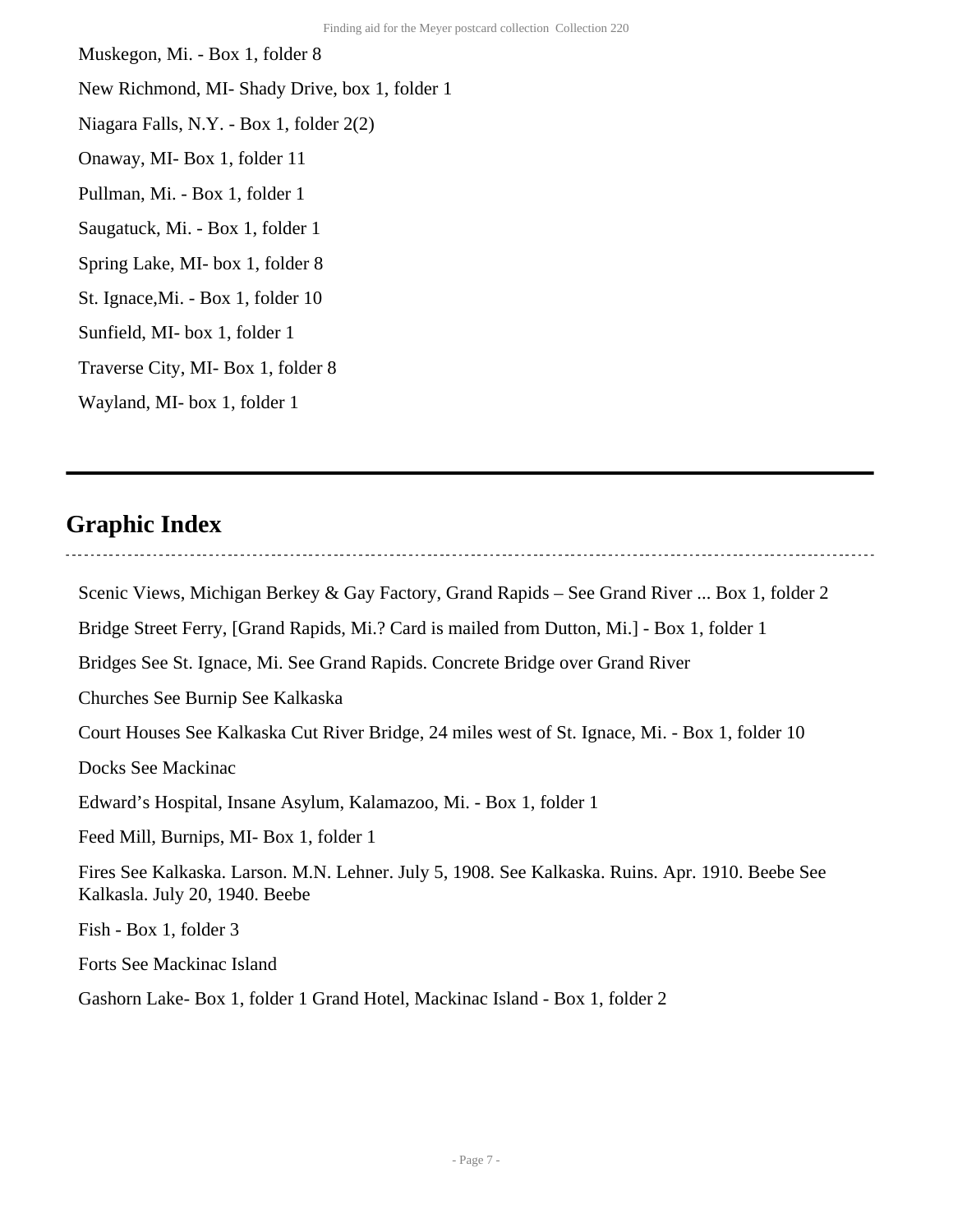Grand River, New Grand Trunk Depot and Concrete Bridge, Grand Rapids, Mi.- Box 1, folder 2 Grand Trunk Depot, Grand Rapids, Mi. - Box 1, folder 2

Hospitals See Kalamazoo. Edward's Hospital

Hutchins Lake Camping- Box 1, folder 1

Indian River, Cheboygan County, Mi. - Box 1, folder 11

Jails See Kalkaska

Lakes See Bravo. Scott Lake See Fennville. Hutchins Lake See Kalamazoo See Onaway, Mi. See Saugatuck, Mi. See Spring Lake See Traverse City

M.N. Lehmner fire in Kalkaska, Mi. - Box 1, folder 2

Macatawa Park - Box 1, folder 6

Main St., North, Borculo (Ottawa Co., Mi.) Box 1, Folder 1

Main Street looking West, Sunfield, Mi. - Box 1, folder 1

Main Street Path, Kalkaska, Mich. Ferguson. - Box 1, folder x

McKinley Statue in Muskegon, MI- box 1, folder 8

Mills See Burnips.

Monroe & S. Division St., Grand Rapids, Mi. Bosselman - Box 1, folder 5

Oakwood Park, Boat House and Lake, Kalamazoo, Mi - Box 1, folder 1

Old Fort and Dock, Mackinac Island - Box 1, folder 2

Post and Drier's Store, Burnips, MI- Box 1, folder 1 "Puritan" Steamer, Holland, Mi. (Lake Michigan?)- Box 1, folder 8

Railroads See Flint. Railroad yards See Grand Rapids. Grand Trunk Depot. See Kalkaska. Main Street ... with railroad tracks Kalkaska. Complements from ... station house

River View and Railroad Yards, Flint, Mi. - Box 1, Folder 2

Road to Kezis Mokesa, Traverse City, Mi. - Box 1, folder 8

Shady Drive, New Richmond, Mi. - Box 1, Folder 1

St. John's Orphan Asylum, Grand Rapids, MI- Box 1, folder 7

Schools See Kalkaska

Scott Lake, Bravo, Mi. - Box 1, folder 1

Statues. McKinley. See Muskegon

Steamers See Puritan, Holland, Mi.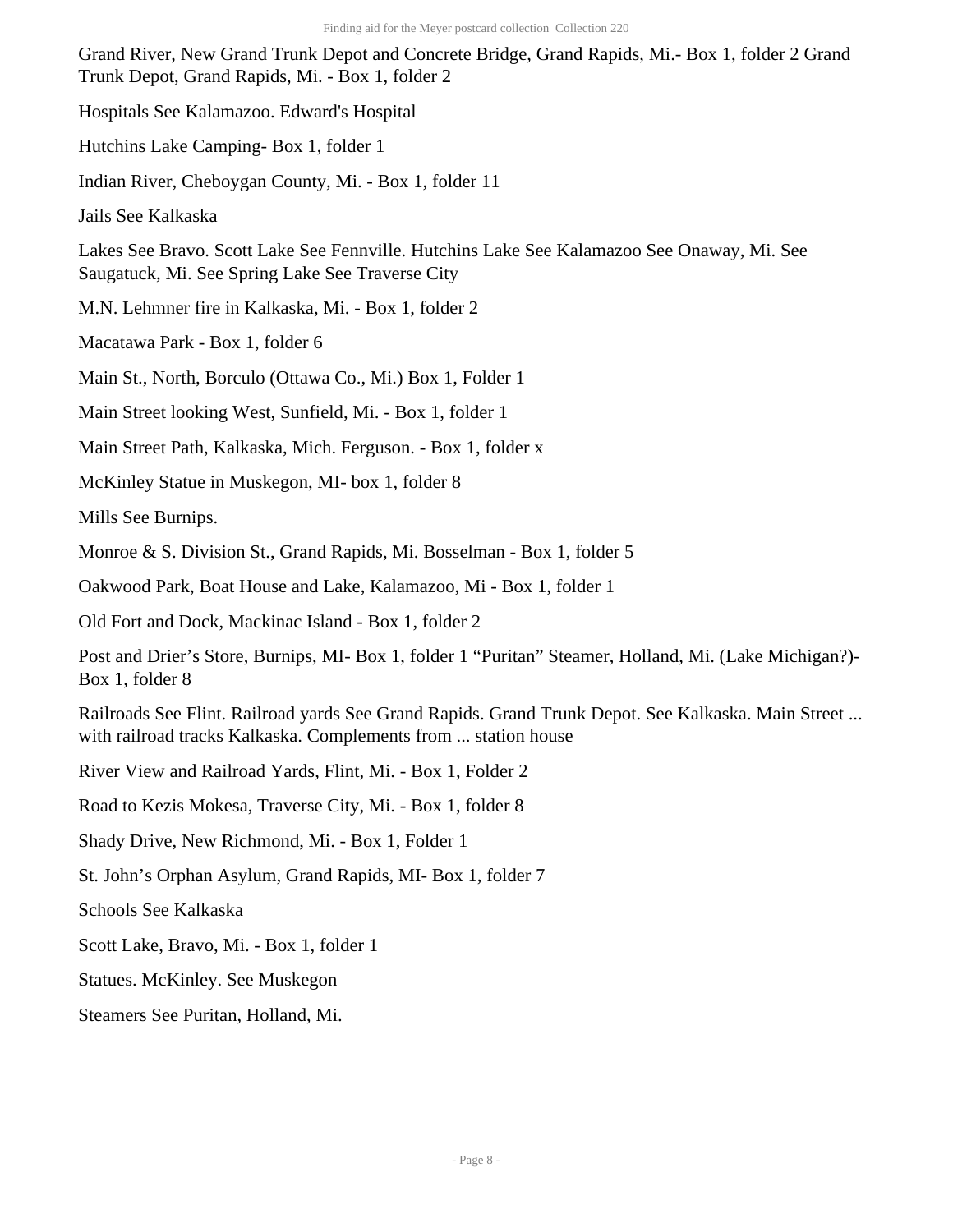Stores See Borculo See Bravo See Burnips See Fennville See Hamilton See Pullman, Mi. See Sunfield, Mi.

- Street Scene, Pullman, Mi. Box 1, folder 1
- Tents See Fennville
- Trout Fishing on Rapid River, Lyon & Son Box 1, folder 2
- W.A. Nash General Store, Bravo, MI- Box 1, folder 1 Waterfalls See Niagara Falls
- Scenic views, Out-of-State Aerial Bridge, Duluth MN- box 1, folder 3
- Camp Grounds See Geneseo, Il.
- Cave of the Winds or Rock of Ages, Niagara Falls, NY- box 1, folder 2
- Log Cabins See Genesco., Il.
- Riley's Camp Grounds, Geneseo, IL- box 1, folder 8
- Steel Arch Bridge View, Niagara Falls, NY- box 1, folder 2
- Decorative, Holidays
- New Years- box 1, folder 2 & 9
- St. Patrick's Day- box 1, folder 2 & 3 (same postcard)
- Easter- box 1, folder 3
- July 4th- box 1, folder 2
- Halloween- box 1, folder 4
- Thanksgiving- box 1, folder 2, 3, & 9
- Christmas- box 1, folder 9
- Birthday- box 1, folder 4
- Decorative, Floral
- Floral with sayings- box 1, folder 3 & 6 Floral- box 1 folder 3 & 9
- Decorative, Miscellaneous

African Americans – Box 1, folder 3 ""Ise waited Hone, waited long for you" African American figure fishing from a pier, with landscape background, brown on white card.

People- box 1, folder 2, 3, & 4 Sayings- box 1 folder 3

Decorative, Comical Cartoons with humorous sayings- box 1, folder 2, 3, 5, 7, & 8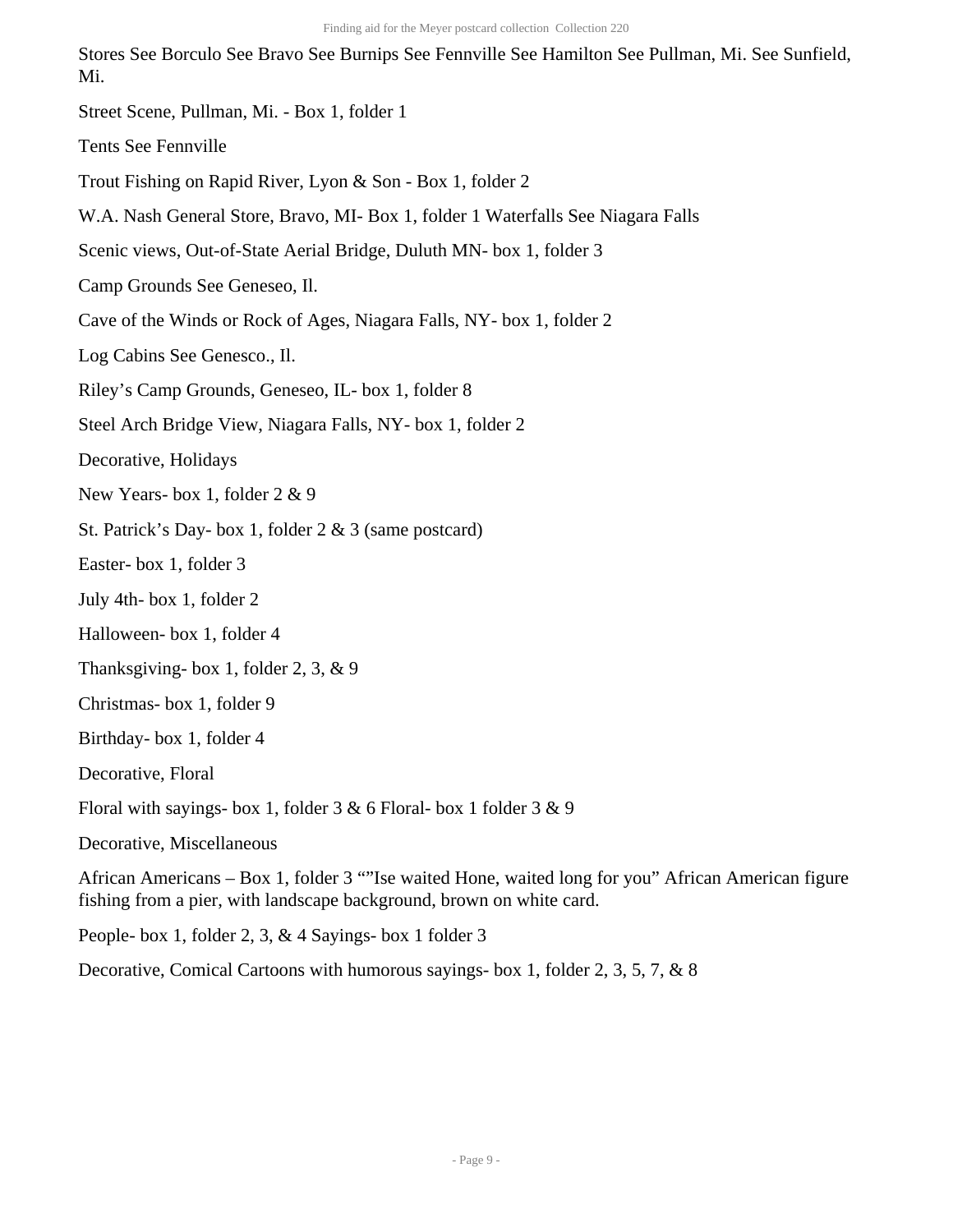# <span id="page-9-0"></span>**Collection Inventory**

<span id="page-9-2"></span><span id="page-9-1"></span>

| <b>Series I Joseph Meyer Messages</b>                |              |                |
|------------------------------------------------------|--------------|----------------|
|                                                      | <b>Box</b>   | <b>Folder</b>  |
| Joe to Abbie Spoonstra (17) 1908-1912                | $\mathbf{1}$ | $\mathbf{1}$   |
| J.J. Pelton (J.J.P) to Joe (18) 1908-1910            | $\mathbf{1}$ | $\overline{2}$ |
| Marguerite to Joe (20) 1909-1910                     | $\mathbf{1}$ | 3              |
| Lena, Joe's sister, to Joe (4) 1908-1910             | $\mathbf{1}$ | $\overline{4}$ |
| Hila Horton to Joe (2) 1908-1909                     | $\mathbf{1}$ | 5              |
| Katherine L. (K.L) to Joe (2) 1909                   | $\mathbf{1}$ | 6              |
| Anna to Joe (2) 1908, 1910                           | $\mathbf{1}$ | $\overline{7}$ |
| Miscellaneous people to Joe (6) 1909-1910            | $\mathbf{1}$ | 8              |
| <b>Series II Oscar Barry to Mary Holzworth</b>       |              |                |
|                                                      | <b>Box</b>   | <b>Folder</b>  |
| Oscar to Mary (5 decorative tactile cards) 1909-1911 | $\mathbf{1}$ | 9              |